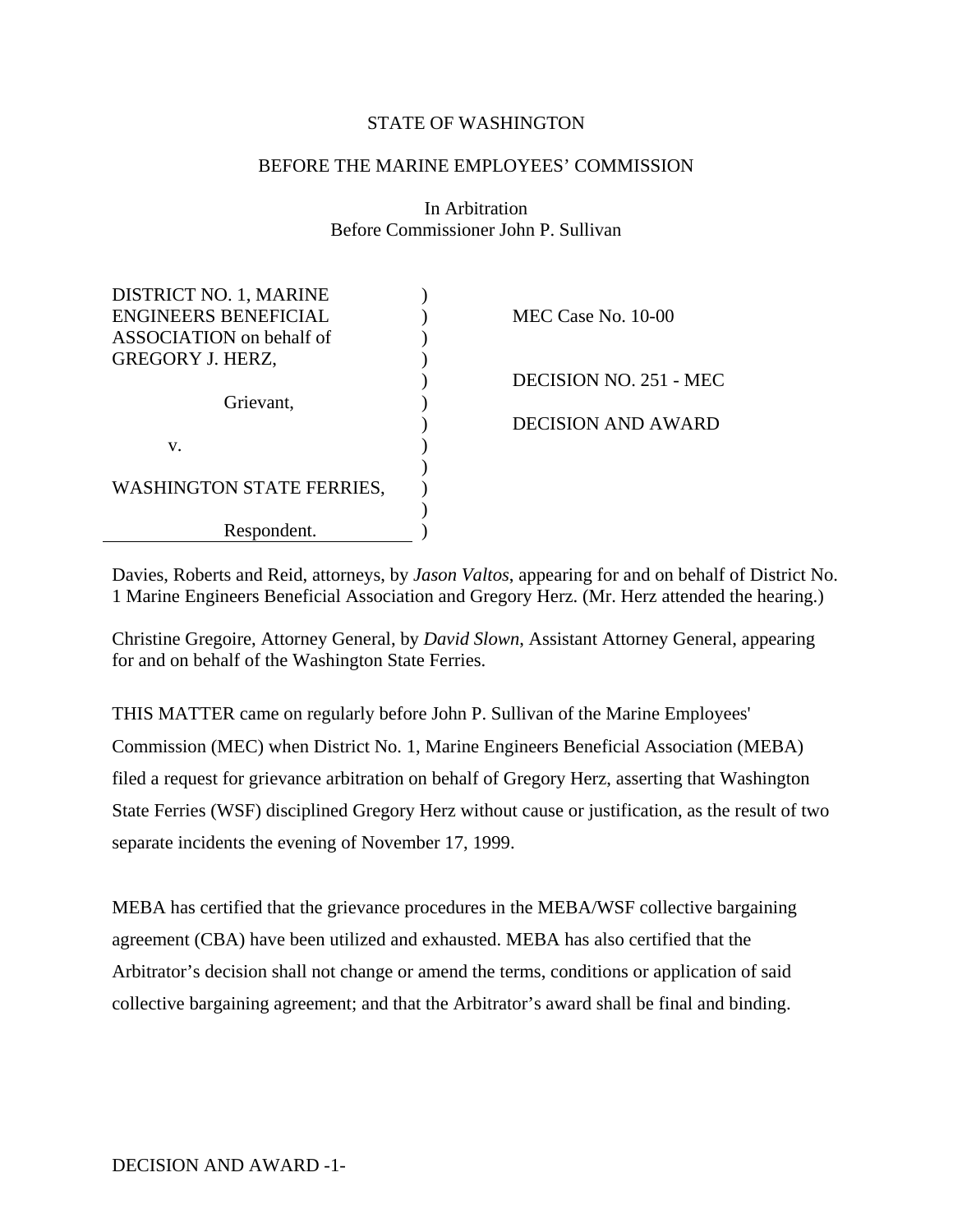The parties' agreement as to the parameters of the dispute to be resolved by said Arbitrator is binding on them and on him. Such agreement is accepted, therefore, as the test for determining the rights, in the material circumstances of the parties here, including those of Mr. Herz.

The Arbitrator conducted a hearing in this matter on October 10, 2000.

### POSITIONS OF THE PARTIES

(This is a disciplinary case. WSF has the burden of proof and presented its case first.)

#### Position of WSF

Mr. Herz was the night Relief Chief Engineer on duty at Pier 46 for the passenger-only vessels (POV) on the evening of November 17, 1999. The POV do not carry an engineer, but they do carry an unlicensed oiler on duty. Should they develop any engine trouble when they dock in Seattle at Pier 50 or 48, they can call for help from the night Relief Chief Engineer on duty.

On November 17, 1999, when the POV, M/V SKAGIT was at Pier 50 in Seattle, around 7:40 p.m., the Duty Oiler, Cody Keene, checked the sewage pump. He noticed the pump shaft was not turning. If operating properly, the shaft should have been turning. Cody Keene telephoned Mr. Herz at Pier 46, who rode his bicycle to Pier 50. Upon arrival at Pier 50, Mr. Herz rode his bicycle down the passenger transfer ramp or span used by the passengers to board the POV's.

As Mr. Herz rode down the transfer ramp, the two deck hands, George Allen and Jim Smalley shouted at him to get off his bike. Bikes are not allowed on the ramp. Mr. Herz was not aware of this. He felt there was an emergency on the SKAGIT, as it was scheduled to sail at 8:10 p.m.

AB George Allen was on the gangway as Mr. Herz arrived. Mr. Herz shoved him aside, and went into the engine room with Oiler Cody Keene. The frozen pump shaft was freed. While Mr. Herz was rotating the shaft by hand, he saw Oiler Cody Keene start to push a button that would turn on the pump. Mr. Herz grabbed his hand and stopped him from turning on the pump motor.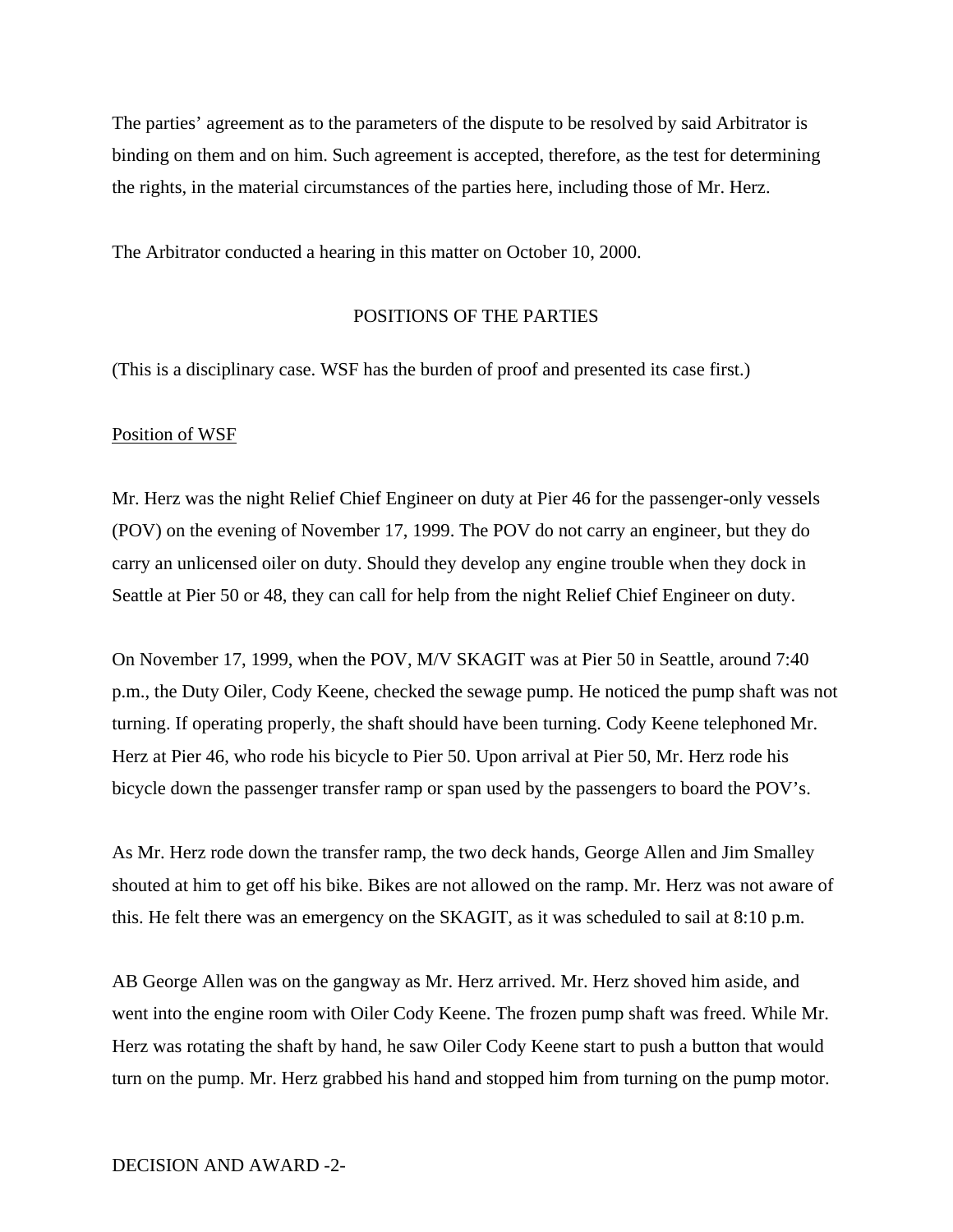Mr. Herz explained to Oiler Cody Keene that turning on the engine while he had his hands on the pump shaft was dangerous. Mr. Herz then took his right hand and slapped Oiler Cody Keene, three times on his cheek or chin. He referred to this as a "dope slap."

These two incidents involving AB George Allen and Oiler Cody Keene were investigated by WSF. Hearings were conducted, following which Mr. Herz was found guilty of misconduct. He was suspended from work for one week and directed to attend anger management classes. In addition, WSF told Mr. Herz, "This is your Last Chance Warning regarding any further violation of Rule 13 [of the Washington State Ferry Code of Conduct]."

#### Position of MEBA

The punishment in this case was way too severe for the incident.

Mr. Herz did nothing more than lightly tap Oiler Cody Keene's chin with the back of his fingers, three times.

AB George Allen was blocking Mr. Herz from boarding the POV, SKAGIT, where Mr. Herz was going to see if he could correct an emergency in the engine room, so the vessel could complete its scheduled departure at 8:10 p.m. from Seattle to Bremerton. Mr. Herz only brushed by Mr. Allen. Under the circumstances, the slight contact, at the most, could only be considered to be de minimus.

Both incidents were very minor and were simply mistakes of a very minor nature. The union is asking that all records of this incident be removed from Mr. Herz' personnel file and that he be made whole from any punishment that he has suffered.

#### ISSUE

Did WSF have just cause to suspend the Grievant, Gregory J. Herz, for one week without pay; give him a Last Chance Warning regarding any further violation of Rule 13 of the WSF Code of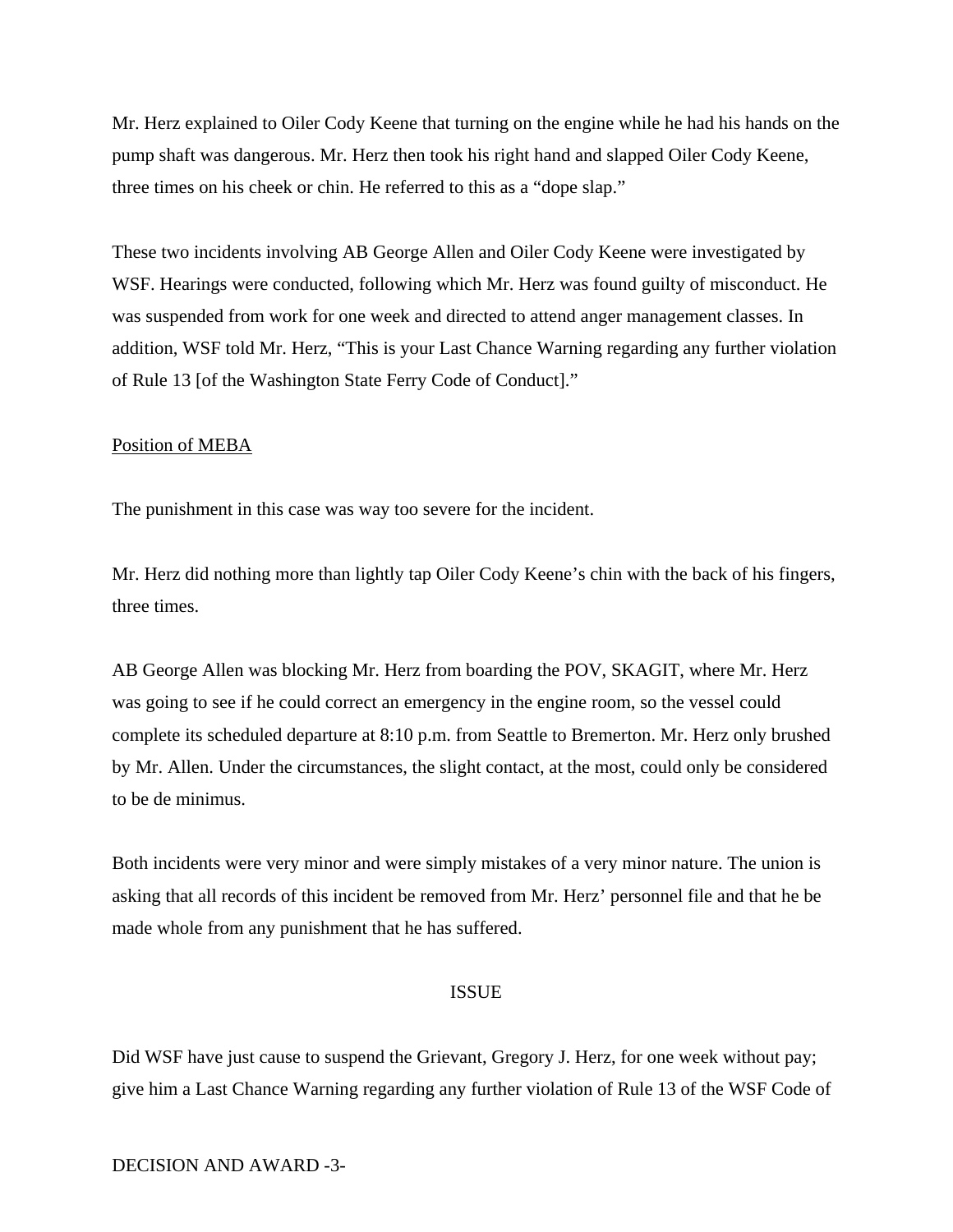Conduct; and direct him to contact Employee Advisory Service (EAS) concerning resolution of his anger problem?

If not, what is the appropriate remedy?

### DISCUSSION

## **A.**

MEBA and WSF agree generally about the events that took place on the evening of November 17, 1999 at Pier 50 and aboard the passenger only vessel the M/V SKAGIT.

MEBA agrees that Mr. Herz intended to touch Oiler Cody Keene and AB George Allen. Regarding Keene, MEBA claims it was nothing more than three light taps with the back of the fingers to Mr. Keene's chin and it was not a violent act by Mr. Herz. Concerning AB (Ablebodied Seaman) George Allen, MEBA alleges that Mr. Allen physically blocked Mr. Herz from boarding the SKAGIT and that Mr. Herz brushed past Mr. Allen. MEBA asserts that Mr. Herz did make contact with Mr. Allen, but it was de minimus at best.

## **B.**

Mark Nitchman, Washington State Ferries Director of Maintenance, has, since 1998, had responsibility for making decisions regarding discipline of employees for misconduct. He holds US Coast Guard licenses as an Engineer officer and as a Deck Officer. He has sailed in both capacities prior to joining WSF in 1991, first as a Port Engineer and later as Director of Maintenance.

On November 18, 1999, Mr. Nitchman first heard about a conflict that occurred on November 17 at the passenger-only facility involving the POV M/V SKAGIT. He directed Paul Broadeur, a port engineer, to conduct an investigation.

Mr. Brodeur started his investigation on November 18. He contacted Captain Kimmerly of the SKAGIT, asking him to direct crewmembers to forward their written statements to Mr. Brodeur.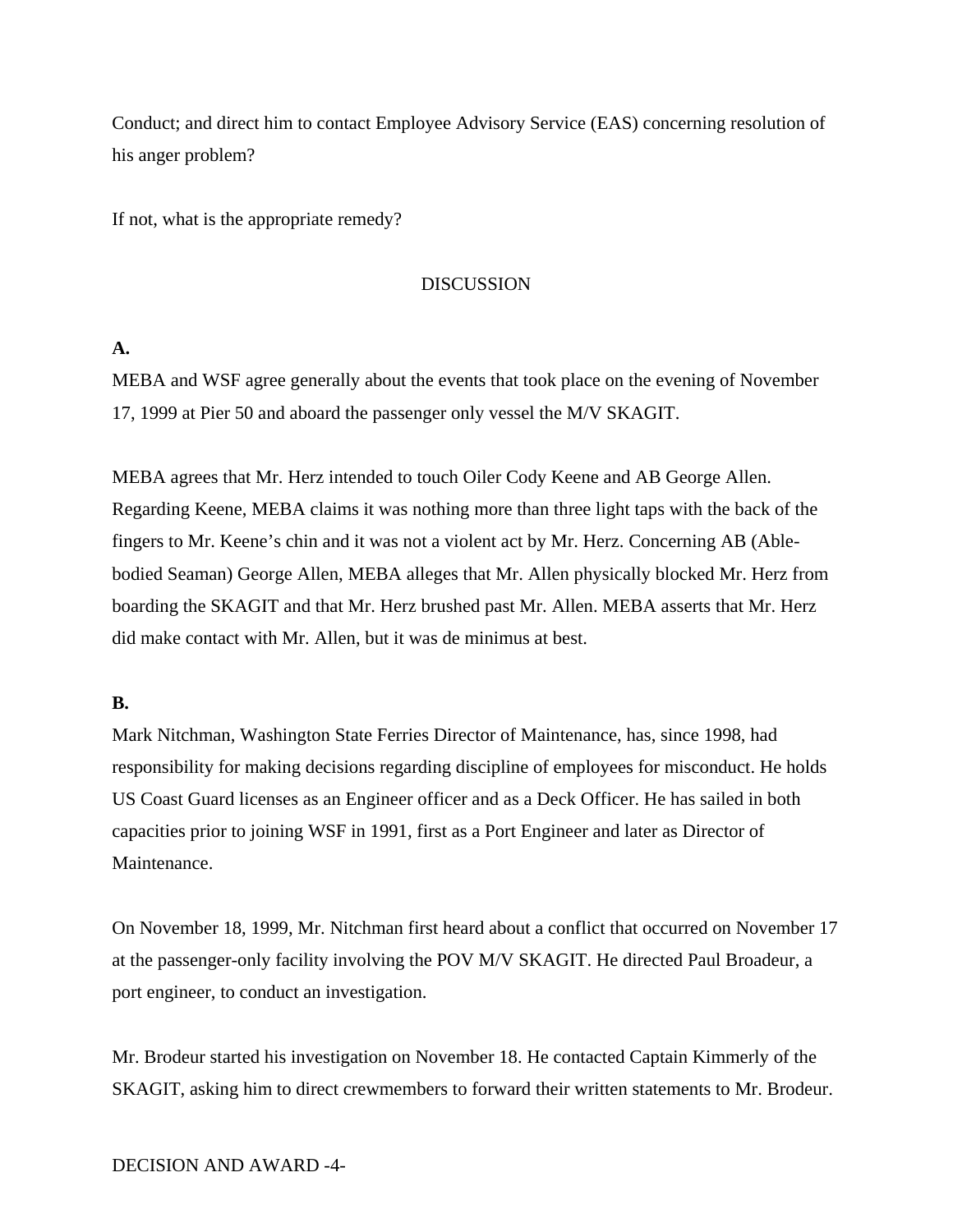He also contacted Mr. Herz, asking him for his statement regarding the incidents on the SKAGIT the previous evening.

On November 19, 1999, Mr. Brodeur received statements from the following individuals:

- 1. Bob Mauk, Mate, SKAGIT
- 2. Jim A. Smalley, AB, SKAGIT
- 3. George R. Allen, AB, SKAGIT
- 4. Cody M. Keene, Oiler, SKAGIT
- 5. Gregory J. Herz, Night Relief Port Chief Engineer

Mr. Brodeur received a second statement from George R. Allen, AB, on November 20, 1999.

Mr. Mauk stated that he heard Cody Keene telephone Mr. Herz and tell him the sewage transfer pump was not an emergency. He also observed Mr. Herz riding his bike down the passenger ramp and Mr. Smalley and Mr. Allen shouting at Mr. Herz to walk his bike. He heard Mr. Herz say he was on an emergency and Mr. Herz appeared to shove Mr. Allen aside.

Mr. Smalley stated that about 8:09 p.m. he saw a bike coming down the passenger ramp and he and Allen shouted at the rider (Herz) to dismount from bike and walk the bike. He did not recognize the rider as a WSF employee. He saw Mr. Herz cut by his partner, Mr. Allen.

Mr. Allen stated he and his partner, Mr. Smalley, observed a rider on a bicycle with the headlight on riding down Pier 50 bridge to the SKAGIT. The rider went past a sign that read "Bicycles must be walked." "My partner and I shouted, as we are required to do, 'Please walk your bike.' We shouted this several times." The passenger bridge goes from the permanent dock at Pier 50 to a floating barge and the SKAGIT was tied to the barge with a gangway or boarding ramp going from the barge to the SKAGIT.

He attempted to explain to the bike rider, Mr. Herz, that all bicycles have to be walked down the ramp. He said he was cut off in mid-sentence and Mr. Herz placed his hand on Mr. Allen's chest and shoved him aside. Mr. Herz said, "Get out of my way. I have an emergency."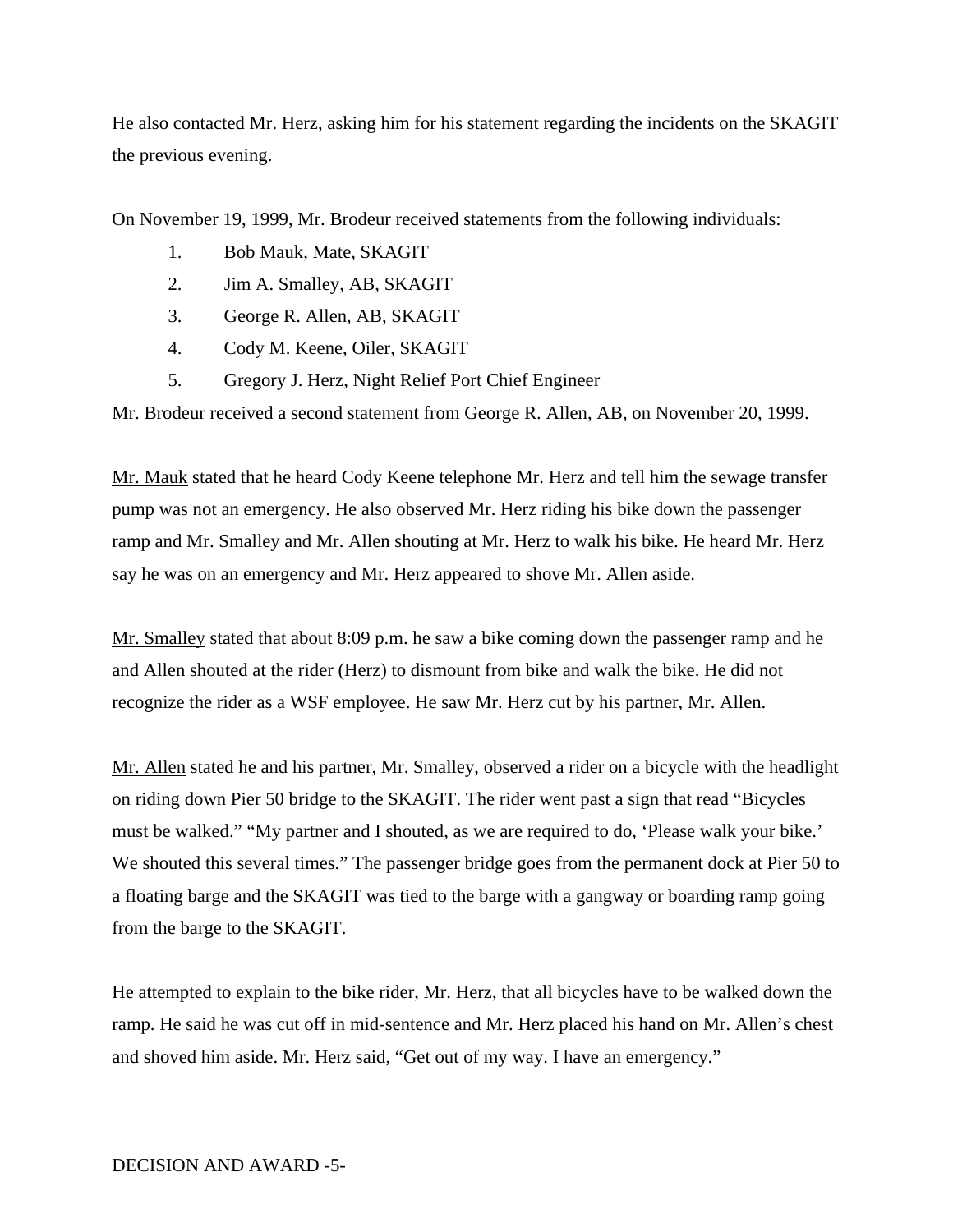He asked Cody Keene what the emergency was. Mr. Keene stated there was no emergency and he had told Mr. Herz that on the phone.

Mr. Allen's second statement, dated November 19, 1999, was received by Paul Brodeur on November 20, 1999. Mr. Allen referred to an incident on November 19 at about 1905 (7:05 p.m.) on board the SKAGIT at Pier 46. When Mr. Herz boarded the vessel he confronted Mr. Allen and told him that Mr. Allen had a problem with authority, that he (Mr. Herz) was a Chief Engineer with the WSF and that Mr. Allen "had better watch out in the future."

Mr. Allen felt Mr. Herz was upset that he and Mr. Smalley had shouted at him to walk his bike down the transfer bridge. When Mr. Allen tried to explain why they were shouting at the unknown rider, Mr. Herz cut him off and shoved him aside.

Mr. Keene was the duty oiler on the SKAGIT at Pier 50 on the evening of November 17, 1999. He was checking the sewage pump motor and noticed the shaft was sticking. He notified the Port Relief Chief at Pier 46. Mr. Keene told the Chief Engineer it was no emergency as the sewage tank was less than half full. The Chief Engineer, when answering the phone identified himself as Greg.

Mr. Keene saw an unknown bicycle rider, who turned out to be Greg Herz, riding down the passenger ramp from Pier 50 to the barge where the SKAGIT was moored. While Mr. Allen and Mr. Smalley were shouting at Mr. Herz to dismount. Mr. Herz continued to ride his bicycle down on to the barge. Mr. Keene recognized Mr. Herz as a WSF engineer, but he did not know him or his name. Mr. Keene saw Mr. Herz shove AB Allen out of his way as he boarded the SKAGIT.

Mr. Herz went below to the engine room with Mr. Keene and directed Mr. Keene to put a pipe wrench on the shaft to see if he could free it. Mr. Herz went up to the Captain about departure time. While he was gone, Mr. Keene freed the shaft.

When Mr. Herz returned, he wanted to see the shaft turn for himself. Mr. Keene took this to mean Mr. Herz wanted him to start the pump motor. Mr. Keene moved to start the motor. Mr.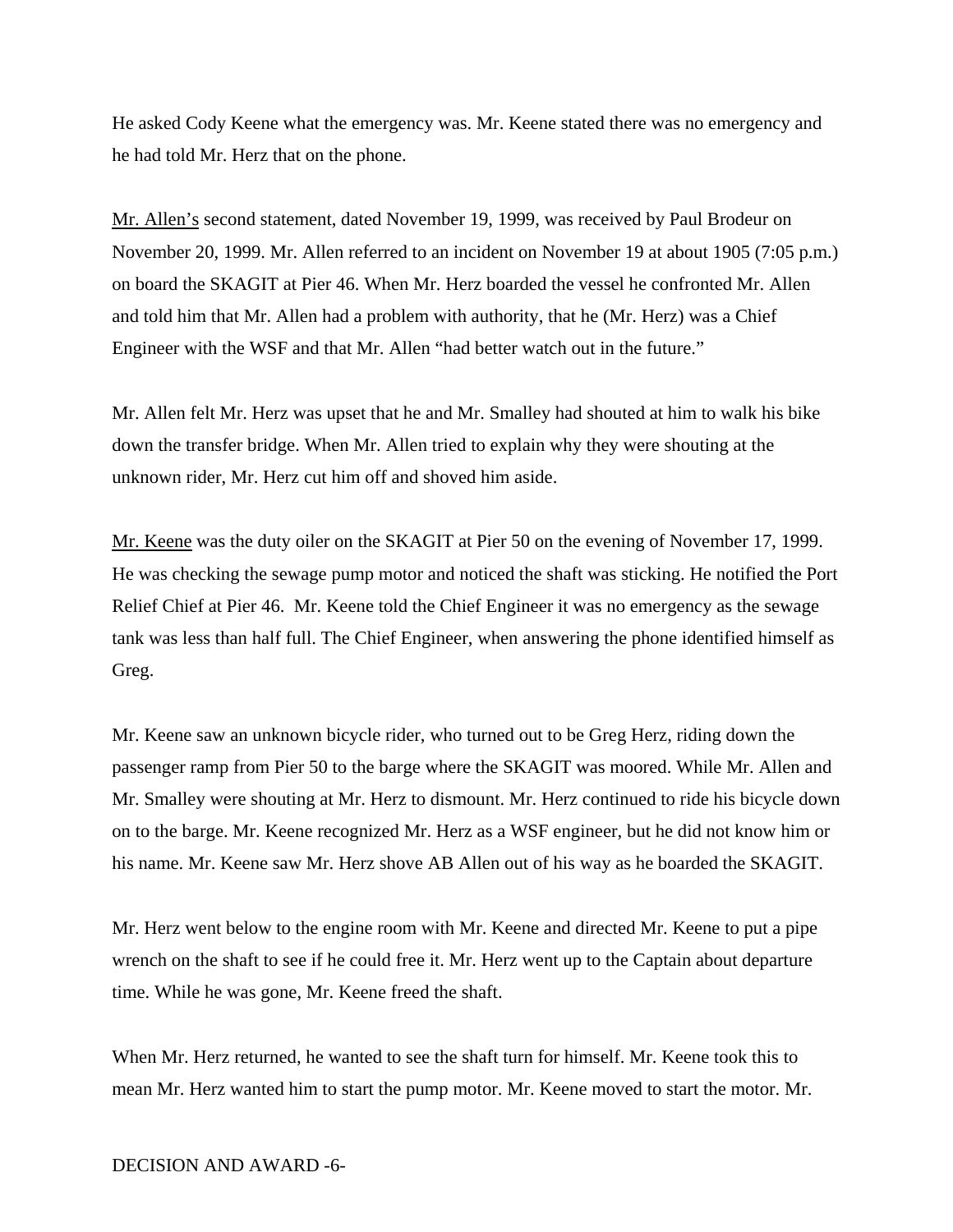Herz removed his hand from the shaft and made some comment about Mr. Keene's intelligence. Mr. Herz then started the pump motor. After that, Mr. Herz turned to Mr. Keene and slapped him three times with the back of his hand to Mr. Keene's cheek. Mr. Keene had not met Mr. Herz before the evening of November 17, 1999.

Mr. Herz was the night Port Relief Chief Engineer on duty and was stationed at Pier 46 on the evening of November 17, 1999. When he was advised of the possible trouble with the sewage pump, he thought it might be an emergency situation.

Mr. Herz agreed to the sequence of events as noted by AB Allen and Duty Oiler Keene. Mr. Herz intentionally came in physical contact with both Mr. Allen and Mr. Keene as follows:

- Mr. Allen was between Mr. Herz and the gangplank. Mr. Herz removed him from his path by pushing, shoving or grabbing his arm and moving him away.
- **Mr.** Keene was in the engine room and Mr. Herz thought he was reaching to start the pump's motor. Mr. Herz stopped Mr. Keene and then took the back of the four fingers of his right hand and slapped Mr. Keene three times on the right cheek, which Mr. Herz called a "dope slap."

# **C.**

Operating Port Engineer, Paul H. Brodeur was the designated investigating officer for the two incidents involving Mr. Herz on November 17, 1999. He also conducted face-to-face interviews as part of conducting a fair investigation and this would give the individuals an opportunity to present their vision of what took place.

On December 17, 1999, he interviewed:

- 1. Duty Oiler Cody Keene.
- 2. AB George R. Allen.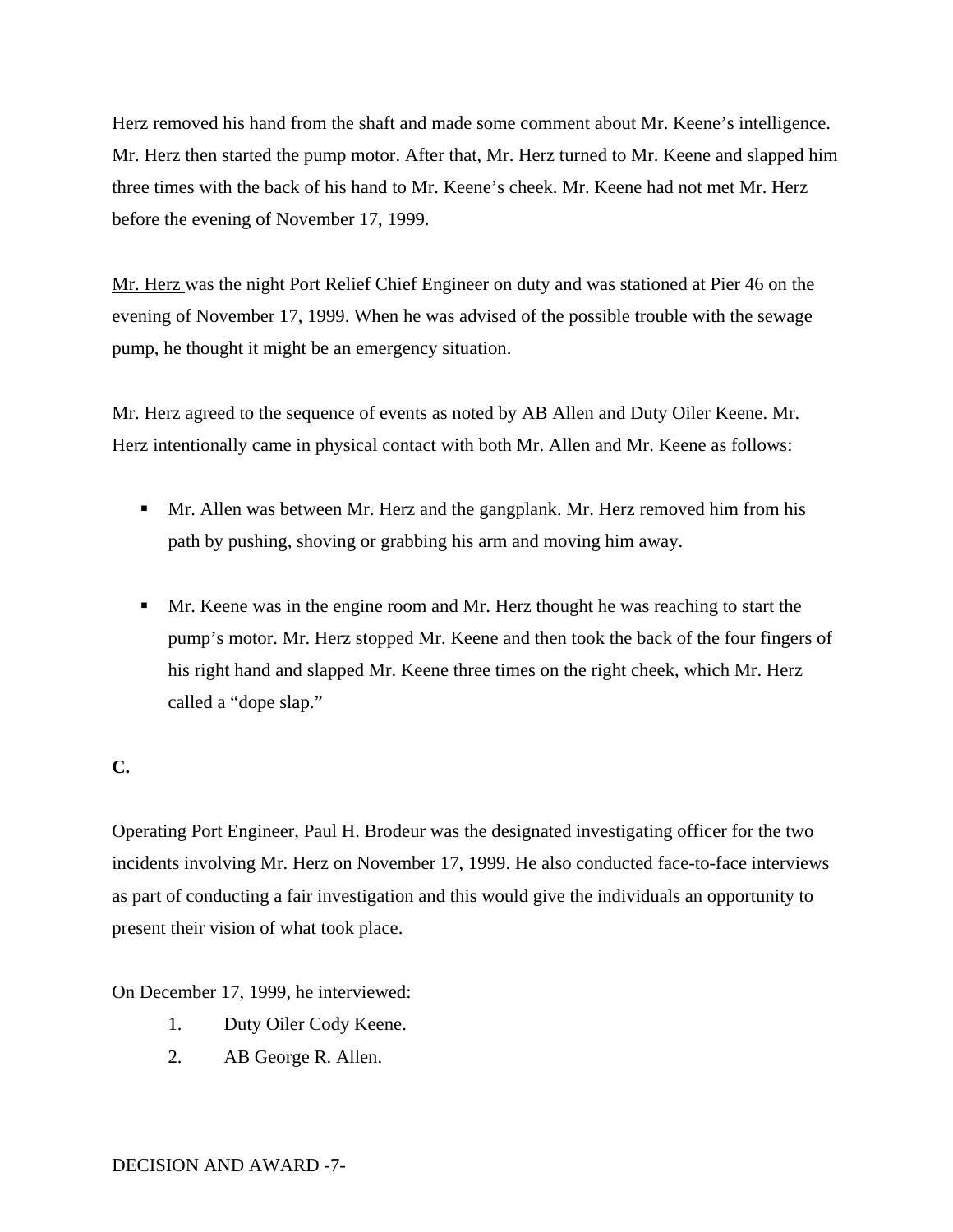Mr. Keene's interview was essentially the same as his written statement of November 18, 1999.

Mr. Allen's interview was the same as his two written statements on November 18 and 19, 1999. Mr. Allen reiterated that Mr. Herz was trying to intimidate him by saying he was a Chief Engineer with WSF and Mr. Allen, "had better be careful, better watch out."

In late December 1999 or early January 2000 Mr. Brodeur interviewed Mr. Herz in the presence of his MEBA union representative.

Mr. Brodeur, in his January 3, 2000 letter to Mr. Herz, gave "notice," forewarning Mr. Herz of the possible consequence to him of disciplinary action as the result of his conduct on November 17, 1999. Mr. Herz was advised that if true, the charges could constitute a violation of WSF's Code of Conduct and subject him to disciplinary action. An investigatory meeting was scheduled on January 12, 2000, and Mr. Herz was advised to bring a representative of his choice.

Mr. Herz was further advised that the meeting was to determine whether in fact, there was sufficient cause to start the disciplinary process and to schedule a pre-disciplinary hearing.

## **D.**

In item 7 of the Request for Grievance Arbitration, statement of facts, MEBA stated that Mr. Herz was logged in the vessel's official logbook on or about the  $18<sup>th</sup>$  of November and that this was a violation of 46 CFR 11502, "Entry of Offenses in Logbook." They further state that Mr. Herz was not provided a copy of the logging, nor given an opportunity to make a reply to the charges and have that reply entered into the official logbook and further, he was never notified he was in fact logged in the official logbook of the vessel.

The operation of the SKAGIT on the inland waters of Puget Sound on a route between Seattle and Bremerton does not meet the requirements or standards of 46 CFR 11301 and 46 CFR 78.37- 10(1) that would have to be met as a prerequisite for the vessel to maintain an official logbook. The law did not require the SKAGIT to maintain an official logbook.

## DECISION AND AWARD -8-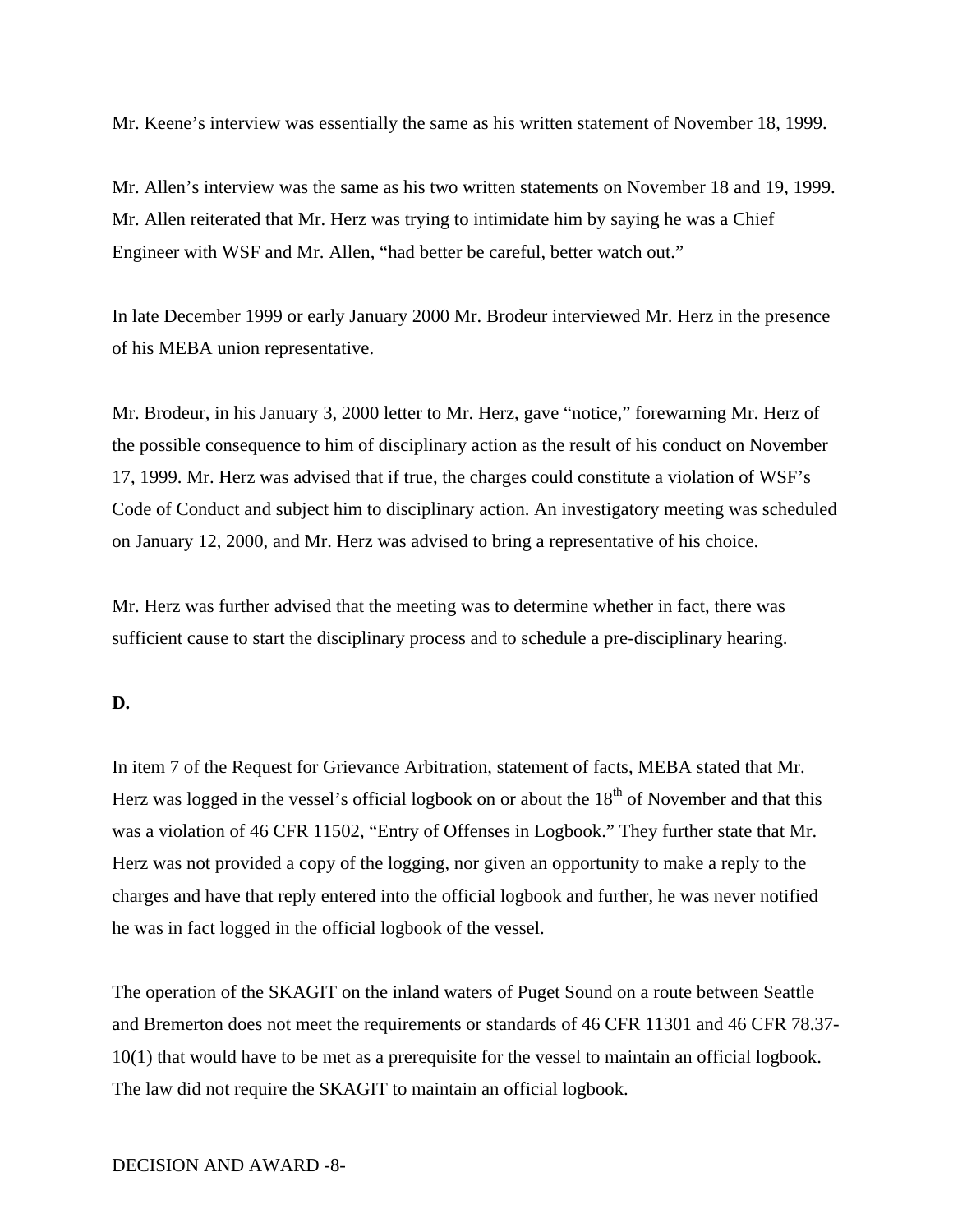### FINDINGS OF FACT

- 1. On January 12, 2000, the investigatory meeting was held at WSF headquarters at 2911-  $2<sup>nd</sup>$  Avenue, Seattle, Washington. The following individuals were in attendance:
	- (a) Gregory Herz, Port Relief Chief Engineer
	- (b) Paré Abbott, MEBA Union Representative and a Licensed Chief Engineer
	- (c) Michael Manning, WSF Labor Relations Manager
	- (d) Tim Browning, Port Engineer
	- (e) Paul Brodeur, Investigator, Operating Port Engineer
- 2. Mr. Herz testimony at the January 12, 2000 meeting was that he physically pushed his way past AB Green and lightly struck Mr. Keene on the cheek with the back of his fingers, which he calls a "dope slap." Mr. Herz thought it would be inappropriate to "dope slap" someone if you did not know them. Mr. Herz met Cody Keene for the first time the evening of November 17, 1999.
- 3. On January 25, 2000, Mark Nitchman, Director of Maintenance, who acts as the judge or disciplinarian in alleged misconduct cases wrote a letter to Mr. Herz to advise him it was his intent to suspend him without pay for seven days; to refer Mr. Herz to the Employee Advisory Service (EAS) for possible anger management problems; and to issue a Last Chance Warning that any further threats or acts of violence in the work place will be cause for immediate termination. Mr. Nitchman advised his intention was based upon Paul Brodeur's investigation based upon written and oral statements as well as an investigatory hearing. Mr. Nitchman stated this possible discipline was based upon Mr. Herz' conduct on November 17, 1999 which was a violation of WSF's Code of Conduct, Rule 13.

It was Mr. Nitchman's intention to suspend Mr. Herz from February 16 through February 27, 2000. It turned out Mr. Herz was not scheduled to work those days and another letter to Mr. Herz was written January 28, 2000.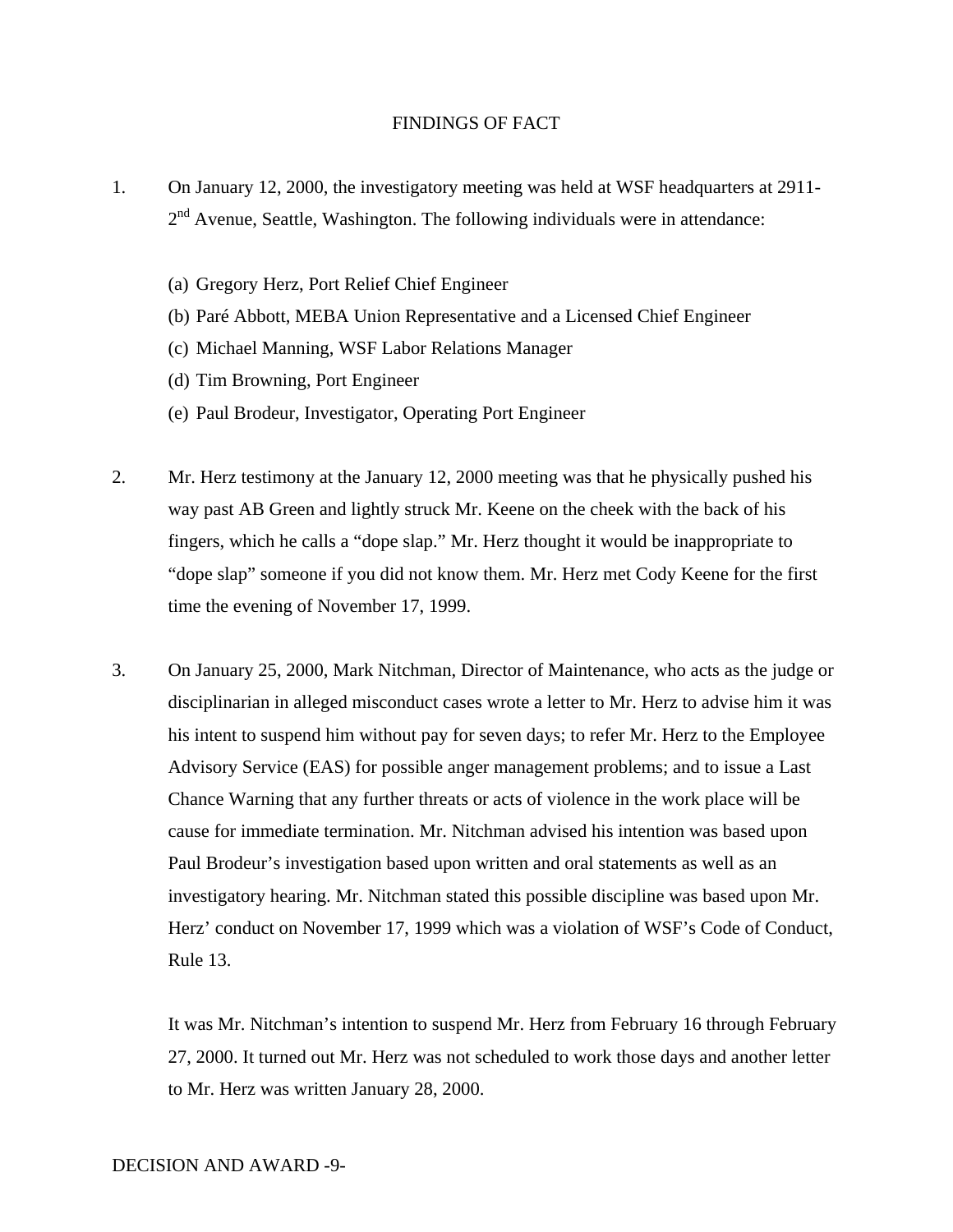4. Mr. Nitchman's letter of January 28, 2000 referred to his January 25 letter, but changed the days of Mr. Herz' suspension to February 23 through February 29, 2000, when Mr. Herz was scheduled to work. This letter also referred to the mandatory referral to EAS for possible anger management problems and a Last Chance Warning for any future violations of the WSF Code of Conduct.

Mr. Nitchman further advised that a summary of the description of the evidence would be available for Mr. Herz' review, inspection and copying during WSF business hours. In addition, Mr. Herz was advised of his right to respond to the charges orally or in writing and that this must be done prior to February 10, 2000. This date was changed to February 15 for a pre-disciplinary hearing.

- 5. The following individuals were present for the February 15, 2000 meeting at WSF headquarter in Seattle:
	- (a) Gregory Herz, Port Relief Chief Engineer
	- (b) Paré Abbott, MEBA Union Representative
	- (c) Thom Paul, Attorney for Mr. Herz
	- (d) Michael Manning, WSF Labor Relations Manager
	- (e) Tim Browning, Port Engineer
	- (f) Paul Brodeur, Investigator, Port Engineer
	- (g) Mark Nitchman, Directory of Maintenance

Mr. Nitchman was in essence the hearing officer. He had not talked to any of the parties or crewmembers of the SKAGIT. He had been furnished copies of Paul Brodeur's investigation including statements and interviews Brodeur had conducted as well as his summaries and synopsis that was sent to the US Coast Guard.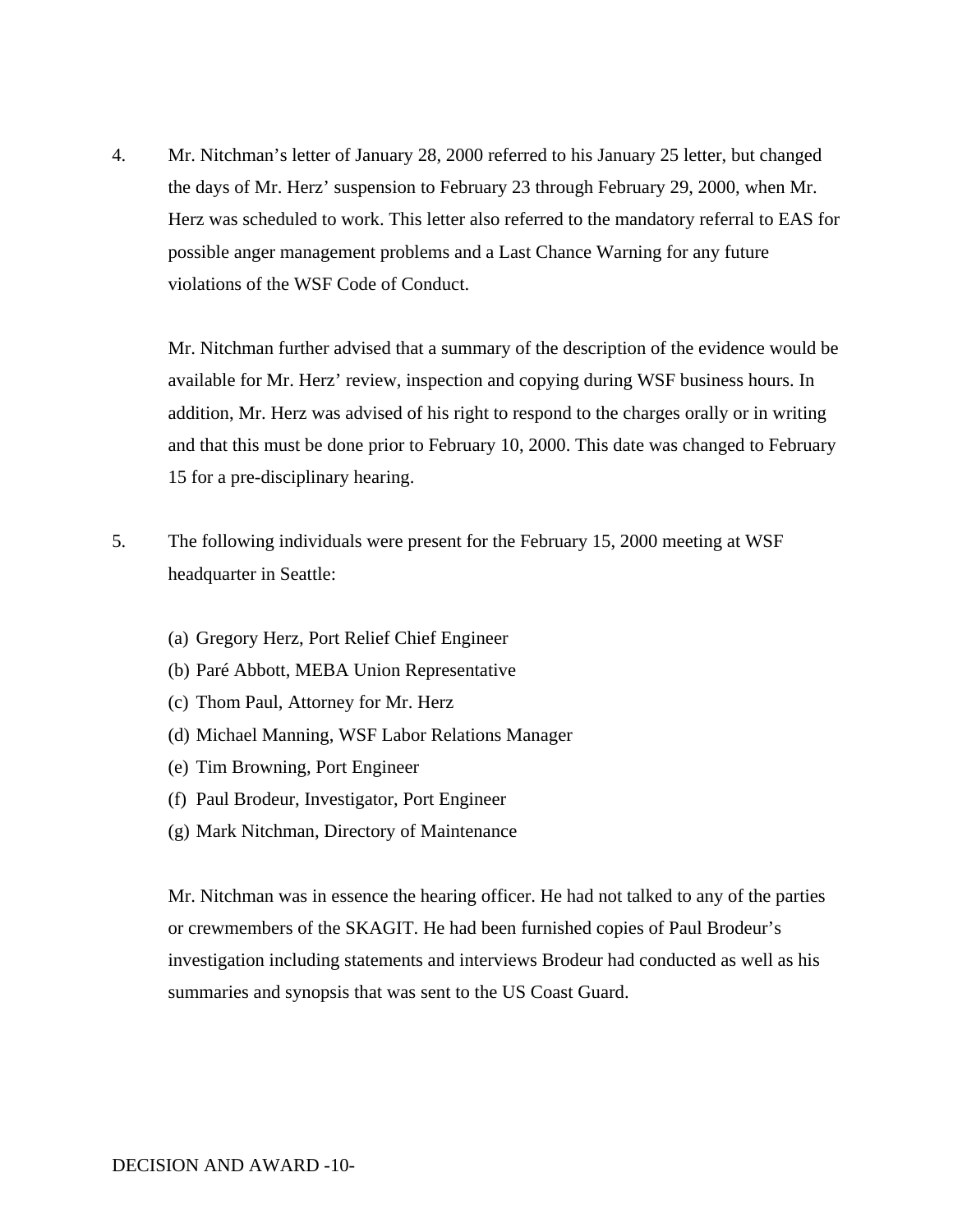Mr. Herz, as well as Mr. Paul, his legal counsel and Mr. Abbott had opportunity to present evidence to the Hearing Officer, Mr. Nitchman of Mr. Herz side of the incidents and mitigating considerations during the hearing.

- 6. Mr. Nitchman testified at the hearing on October 10, 2000, concerning another shoving of a crewmember on one of the ferries. That incident involved a person being shoved near the head of a set of stairs. The person pushed did not lose footing and did not fall down the flight of stairs, but there was the possibility the person could have fallen down the stairs and been seriously injured. The person who did the shoving was a WSF employee as was the person shoved. After a thorough and complete investigation, the person who did the shoving was terminated.
- 7. The Washington State Ferries Code of Conduct applies to all WSF employees regardless of position. The rule that Mr. Herz violated is as follows:

13. Threats of Violence Use of obscene language when addressing customers or employees, violence, or threats of violence against a customer/co-worker.

8. The Code of Conduct was distributed to all employees at WSF in March 1996 and was posted in all places frequented by WSF employees. The Code became effective in June 1996 and has been enforced from that time to the present.

Chief Engineer Herz has been employed by WSF since June 1987. In November 1999, Mr. Herz was a Relief Chief Engineer, a select and elite group, based upon his experience, ability and seniority. There is no doubt he was well aware of the Code of Conduct since he had worked under the Code for three years.

9. Outside of the statement of facts (item 7) of the Request for Grievance Arbitration, there was no testimony or exhibit produced at the hearing that an official vessel logbook existed or was maintained on the SKAGIT or that were any entries pertaining to Mr. Herz made in any logbook. The law did not require an official logbook. 46 CFR 11301 and 46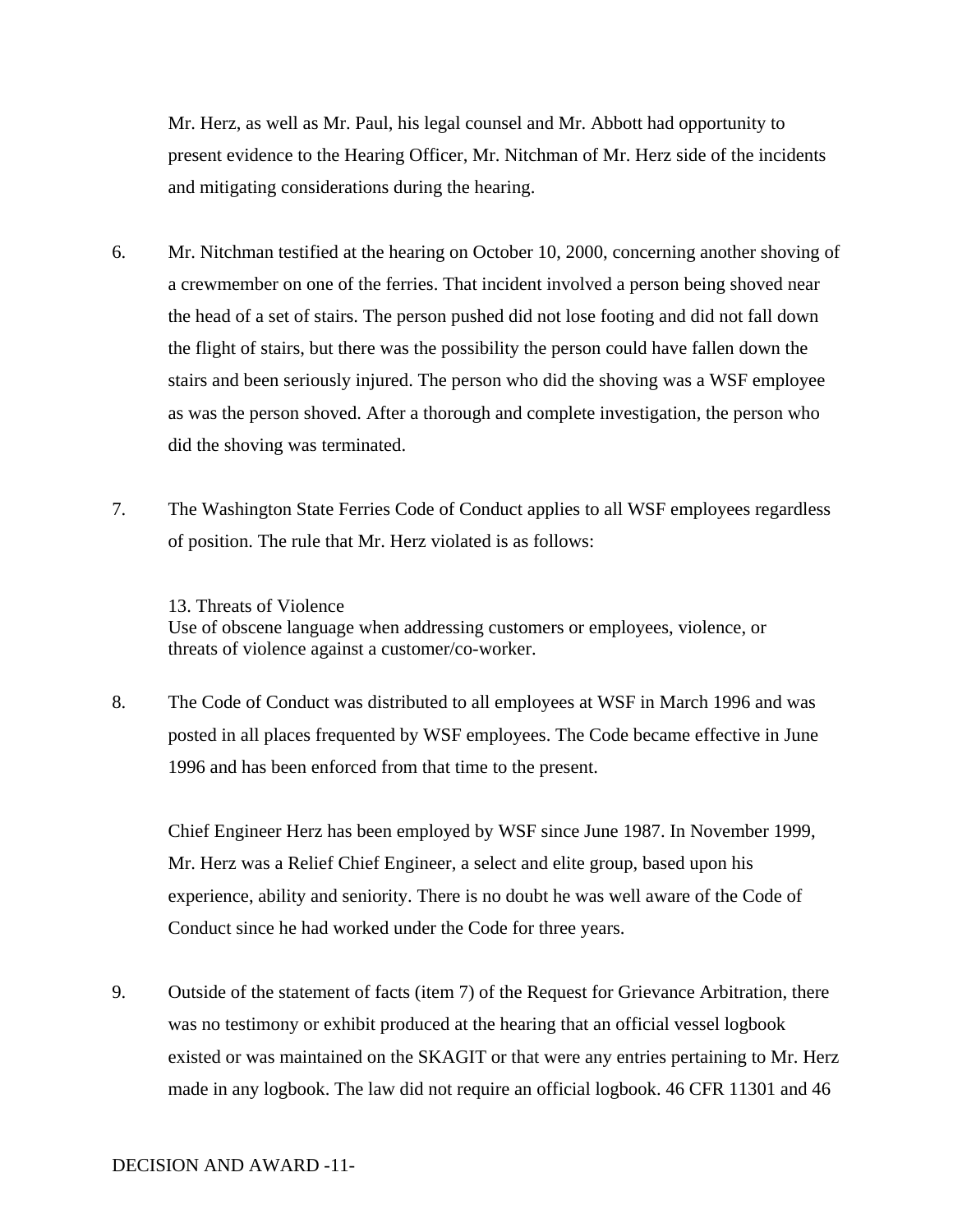CFR 78.37-10(1). There was no testimony presented regarding any logging of Mr. Herz in the vessel SKAGIT official logbook and no copy of an official logbook entry pertaining to Mr. Herz was presented at the hearing.

- 10. Under date of February 18, 2000, Mark Nitchman, Director of Maintenance and the WSF Hearing Officer who conducted the hearing on February 15, 2000, issued his findings which included the following:
	- (a) Mr. Herz admitted to pushing AB Allen aside when boarding the SKAGIT on November 17, 1999.
	- (b) Mr. Herz also admitted slapping Oiler Keene three times on the face.

This conduct was in violation of Rule 13 under the Washington State Ferry Code of Conduct as defined in the *Human Resource Book*. Mr. Nitchman's disciplinary order of February 18, 2000, involved three separate directions to Mr. Herz because of his violence to co-workers. He was:

- (a) Given a Last Chance Warning regarding any further violation of Rule 13 and advised that any further violations of this type would result in termination.
- (b) Suspended without pay from his position as Relief Chief Engineer for Washington State Ferries for a period of seven (7) days February 23, 2000 through February 29, 2000.
- (c) Required to contact EAS with regard to arriving at a resolution of his anger management problems.
- 11. Mr. Herz was suspended for seven (7) days without pay. He testified that his lost pay was somewhere between a low of \$2800 to a high of \$4200, as a result of his suspension.

The Commission having entered the foregoing findings of fact, now hereby enters the following conclusions of law.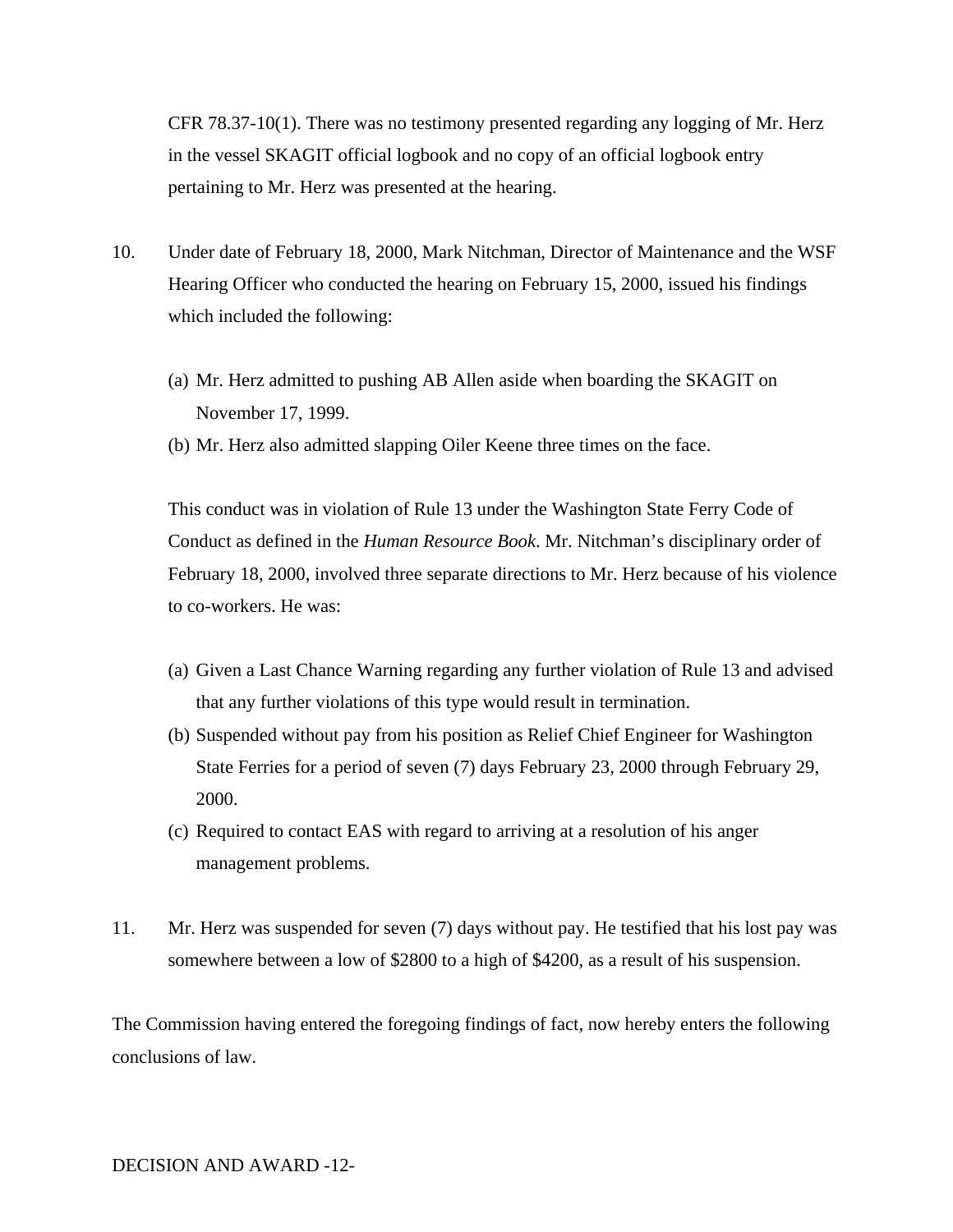### CONCLUSIONS OF LAW

- 1. The Marine Employees Commission has jurisdiction over the parties and subject matter of this case. Chapter 47.64 RCW; especially RCW 47.64.150 and RCW 47.64.280.
- 2. MEC may not change or amend the terms, conditions or applications of the MEBA/WSF Collective Bargaining Agreement. RCW 47.64.150.
- 3. Koven and Smith, in *Just Cause: The Seven Tests* (2d ed. 1992), sets out the tests required to determine whether discipline meets the just cause standard. WSF's discipline of Gregory Herz satisfied all the requirements of the just cause standard embodied in the seven tests.

## **Notice**

(a) WSF gave Mr. Herz forewarning or foreknowledge of the possible or probable disciplinary consequences of Mr. Herz' conduct by the letters of January 3, 25, 28, 2000, regarding the investigatory meeting on January 12 and the pre-disciplinary hearing on February 15, 2000.

#### **Reasonable Rules**

- (a) The Washington State Ferry Code of Conduct became effective June 1996. It includes Rule 13 of section 19 which reads as follows: "Threats or Acts of Violence. Use of obscene language when addressing customers or employees or violence and threats of violence against a customer or co-worker."
- (b) Rule 13 is reasonably related to the orderly, efficient and safe operation of the business of operating and maintaining the vessels in the WSF fleet.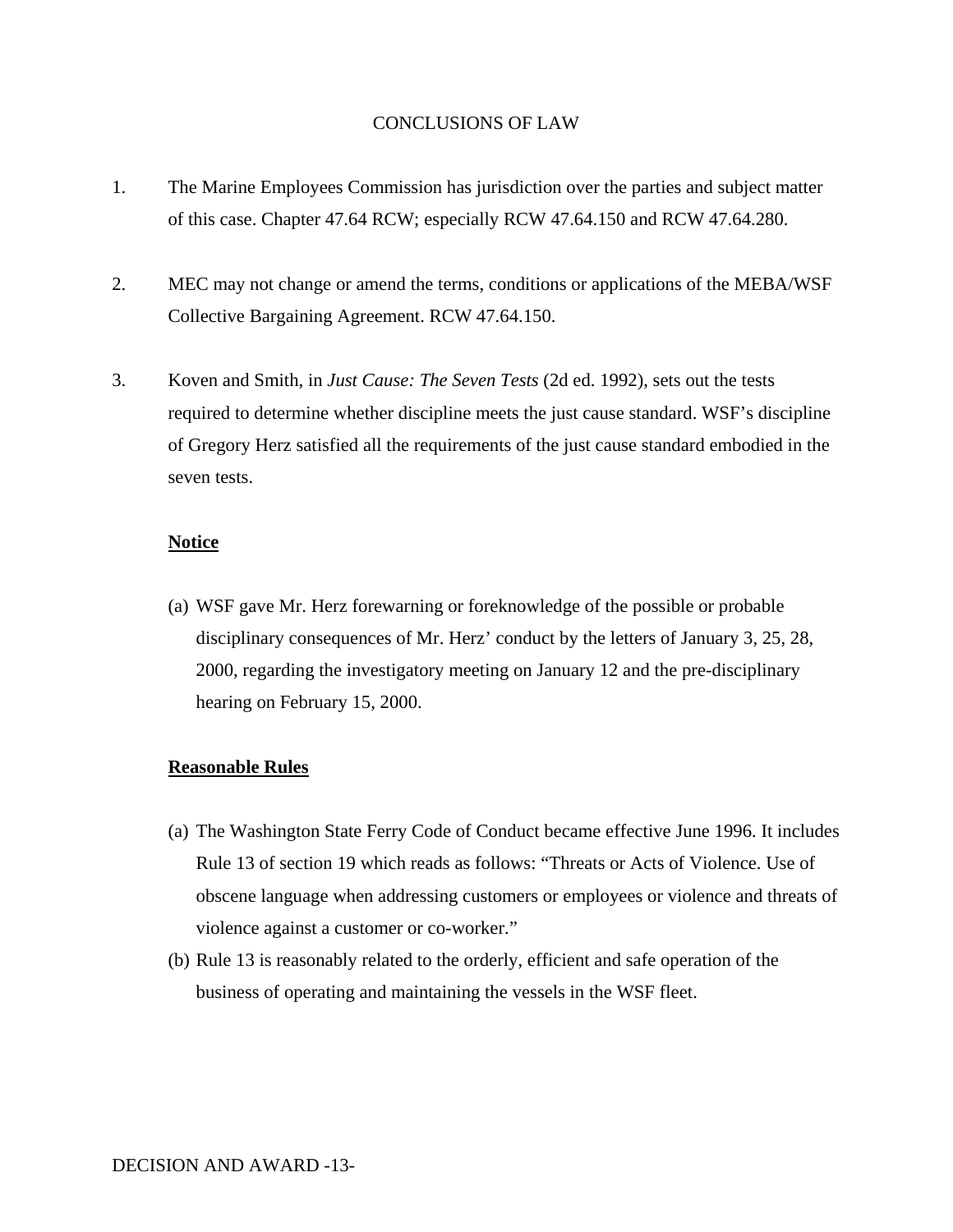### **Investigation**

(a) WSF made an effort to discover whether Mr. Herz did, in fact, violate the WSF Code of Conduct. Statements were obtained from the SKAGIT crewmembers. Mr. Herz and the principal participants were personally interviewed by the investigator, Mr. Brodeur.

#### **Fair Investigation**

- (a) All parties aboard the SKAGIT on the evening of November 17, 1999 furnished statements at the request of Mr. Brodeur. The parties prepared the statements themselves; no one prepared them for their signature.
- (b) Mr. Brodeur personally interviewed Mr. Allen and Mr. Keene. He also interviewed Mr. Herz with his MEBA union representative present.
- (c) Mr. Brodeur conducted an investigatory hearing on January 12, 2000. Mr. Herz was present with his MEBA union representative.

#### **Proof**

- (a) A proper charge is one that is reasonably clear and specific; here it is a violation of Rule 13.
- (b) The charge must be made known to the employee before discipline is imposed. Mr. Herz was advised specifically by letters on January 3, 25 and 28, 2000.
- (c) The proof of the proper charge was by the investigative statements, including that of Mr. Herz.
- (d) The proof of the violation was made at the pre-disciplinary hearing on February 15, 2000.
- (e) The disciplinary notification was not given until after the pre-disciplinary hearing.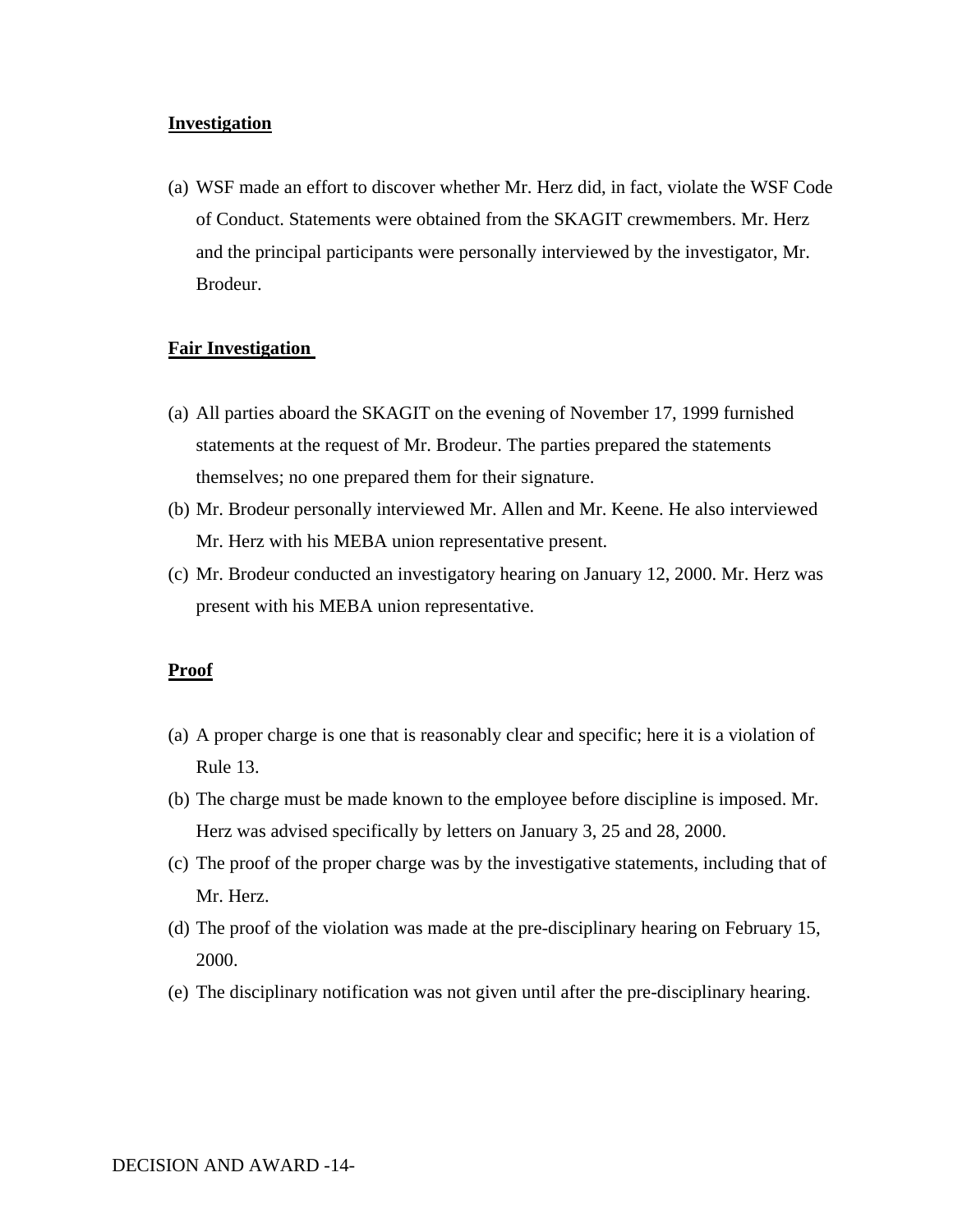### **Equal Treatment**

- (a) There was testimony involving two other employees of WSF, where one pushed or shoved the other one who was in close proximity to a flight of stairs aboard a vessel. While the person shoved did not fall down the stairs, there was a possibility of falling down the stairs. In that case, the perpetrator was terminated.
- (b) Mr. Herz intentionally pushed or shoved Mr. Allen and intentionally struck Mr. Keene three times with the back of his right hand. Mr. Herz was suspended for one week, directed to attend an anger management course and given a last chance warning. This discipline was substantially less than termination.

#### **Penalty**

The degree of discipline administered by WSF in the Mr. Herz case, as noted above, is reasonably related to:

- (a) the seriousness of Mr. Herz' proven offense or violations and;
- (b) Mr. Herz' record in WSF service since June 1987.
- 4. In 1975, the U.S. Supreme Court put its stamp of approval on an employee's right to union representation in an investigative interview, even before formal grievance machinery is set in motion. *J. Weingarten v. NLRB*, 420 US 251, 95 S. Ct. 959, 963, 965 (1975).
	- (a) When Brodeur first interviewed Mr. Herz in late December 1999 or early 2000, Mr. Herz had his MEBA union representative present.
	- (b) At the January 12, 2000, investigatory meeting, Mr. Herz had his MEBA Union representative, Mr. Abbott present.
	- (c) At the pre-disciplinary hearing on February 15, 2000, Mr. Herz was represented by his attorney, Mr. Thom Paul, as well as Mr. Abbott.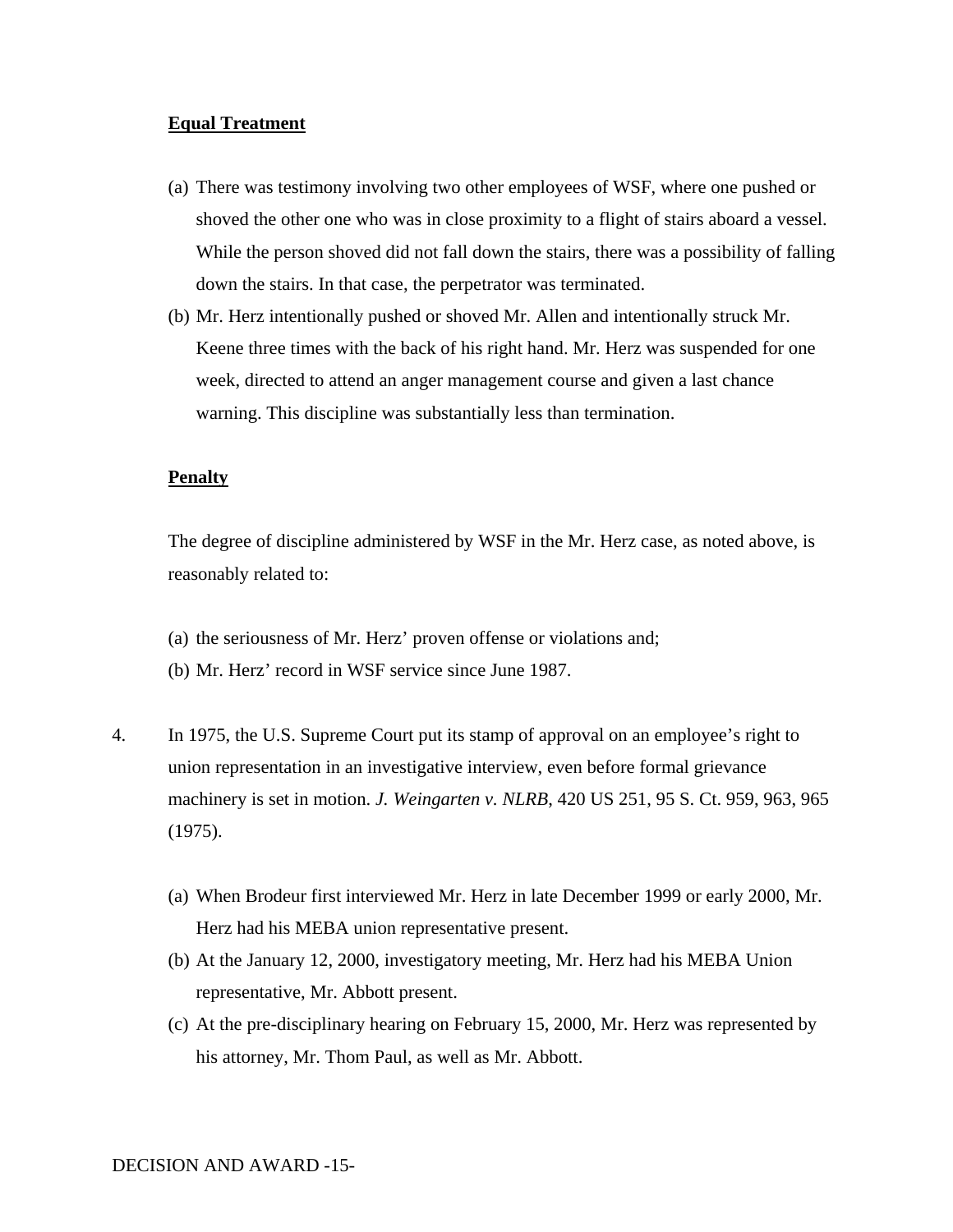Mr. Herz received his full Weingarten rights as to representation.

5. There was a proper *Loudermill* hearing. The name "Loudermill" comes from the U.S. Supreme Court case *Cleveland Board of Education v. James Loudermill*, 470 US 532, 84 L. Ed. 2d 494, 105 S. Ct. 1487 (1985). *Loudermill* was based on the 14<sup>th</sup> amendment to the constitution which forbids states from depriving persons of life, liberty or property without "due process of law." The U.S. Supreme Court held that due process of law requires "some kind of hearing" prior to the discharge of an employee who has a constitutionally protected interest in continued employment.

While Mr. Herz was not terminated or discharged, he was suspended for one week with a loss of wages of between \$2800 and \$4200. Loudermill stands for the proposition that there must be a hearing prior to discipline that could include discharge. A hearing is required to fulfill the requirement of "due process of law." In Mr. Herz case, a hearing was conducted on February 15, 2000.

Mr. Herz was given reasonable notice before the hearings of January 12 and February 15, 2000, as well as notification of the charges against him that were such that an ordinary person would understand them. At the hearings on January 12 and February 15, Mr. Herz, had a chance to present his side of the story and present mitigating considerations before any discipline was imposed. Mr. Herz had a meaningful opportunity to be heard.

The decision-maker, Mr. Nitchman, did not conduct the investigation, which was done by Brodeur. Mr. Nitchman was not personally embroiled in the events leading up to his decision to suspend Mr. Herz for one week as well as directed to seek anger management and a last chance warning. Mr. Nitchman made his decision as to the discipline for Mr. Herz after the hearing of February 15.

The incidents involving Mr. Herz occurred on November 17, 1999. WSF's investigation by Brodeur started the following day. The investigation was completed by the end of 1999 or early 2000 when Brodeur finished his personal face-to-face interview of the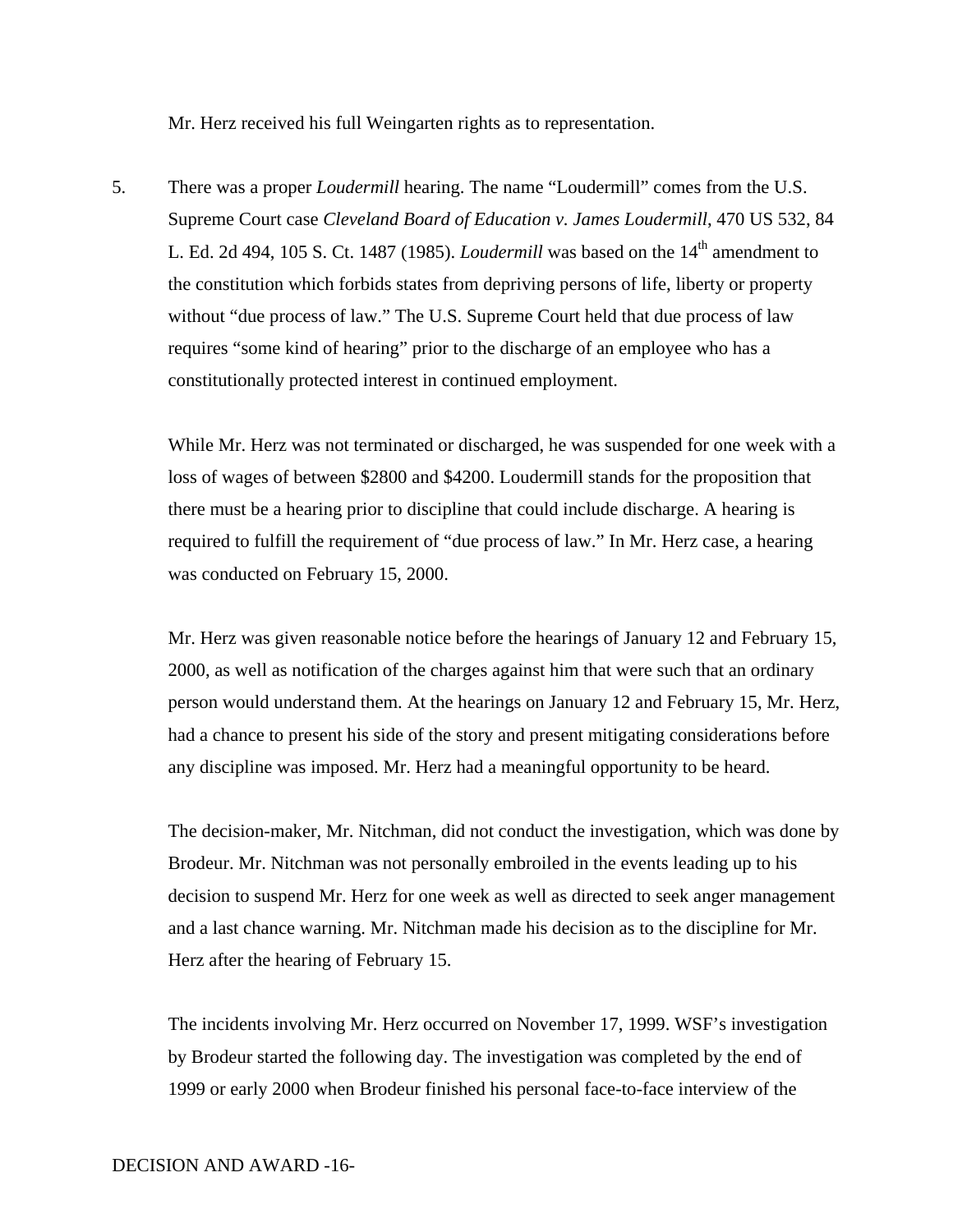major parties. An investigatory hearing was held January 12, 2000 and a pre-disciplinary hearing on February 15, 2000. Mr. Herz attended both hearings and was repesented by his MEBA Union Representative at both hearings. At the February 15 hearing he was represented by his attorney Mr. Thom Paul.

WSF's conduct met all the requirements of *Loudermill* standards for suspension of Herz.

Washington courts have endorsed Loudermill. See *Wash. Educ. Ass'n v. State*, 97 Wn.2d 899, 908, 652 P.2d 1347 (1982); *Bullo v. City of Fife*, 50 Wn. App. 602, 749 P.2d 749 (1988); *Nickerson v. City of Anacortes*, 45 Wn. App. 432, 752 P.2d 1027 (1986).

6. There was no evidence produced at the hearing of any official logbook for the SKAGIT, maintained on the vessel or that there were any entries made pertaining to Mr. Herz for the incidents on November 17, 1999.

The Code of Federal Regulations, Title 46 Shipping, does not require any official logbook on the SKAGIT operating on a route between Seattle and Bremerton. *See* 46 CFR 11301 and 46 CFR 78.37-10(1).

7. It was admitted by Mr. Herz and his counsel that Mr. Herz intentionally, physically contacted Mr. Allen and Mr. Keene. The witnesses testified that Mr. Herz pushed or shoved Mr. Allen out of his way. Mr. Herz slapped Mr. Keene in the face three times with the back of his right hand. He called this a "dope slap".

Assault and battery is defined as "any unlawful touching of another which is without justification or excuse." Black's Law Dictionary  $(5<sup>th</sup>$  ed.)

In *State v. Parker*, 81 Wn. App. 731, 915 P.2d 1174 (1996), the Court stated at page 737, "The intentional unlawful touching of another is an assault." and the Court addressed the elements of fourth degree assault, defined as the intentional touching of another body.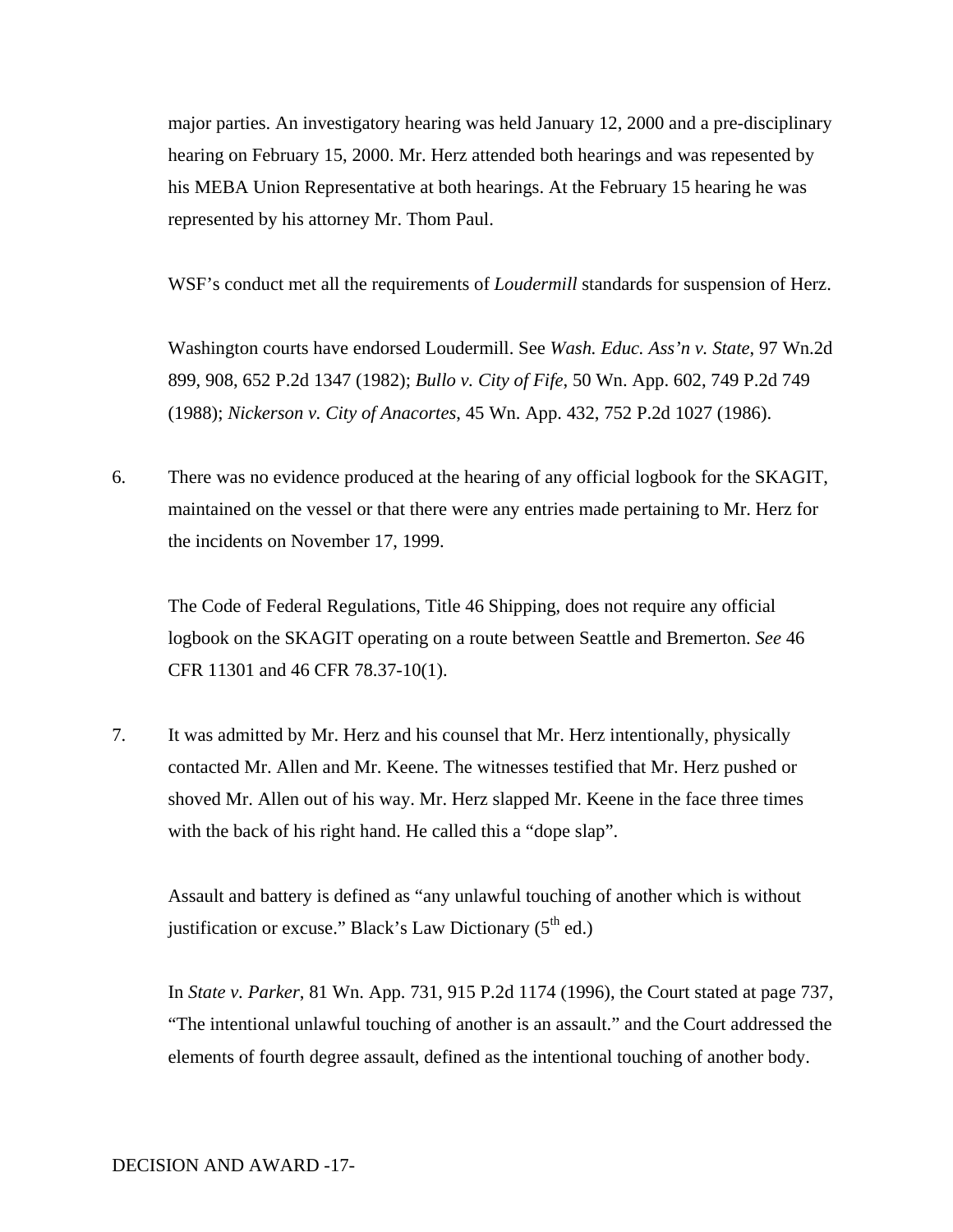The Court also states at page 736, "The essential elements of fourth degree assault are found in RCW 9A.36.041(1): 'A person is guilty of assault in the fourth degree if, under circumstances not amounting to assault in the first, second or third degree, or custodial assault, he or she assaults another.' Intent is a court-implied element of assault in the fourth degree."

Mr. Herz' conduct on November 17, 1999 involving the incidents with Mr. Allen and Mr. Keene was a serious matter and could have resulted in Mr. Herz being charged with fourth degree assault. It was proper for WSF to discipline to the extent that they did in Mr. Nitchman's letter of February 18, 2000.

8. Mr. Herz' conduct on November 17, 1999 where he intentionally came in contact with Mr. Allen and Mr. Keene was such that he was found to have violated Rule 13 of section 19 of the Washington State Ferry Code of Conduct as defined in the *Human Resource Handbook.*

The first item of his discipline was as follows:

1. If your behavior does not change and you have further acts of violence against any other co-worker your employment with WSF will be terminated. This is your Last Chance Warning regarding any further violation of Rule 13.

The Last Chance Warning was issued as part of the discipline given to Mr. Herz. It was not a Last Chance Agreement that was worked out with Mr. Herz, the MEBA and WSF contributing to the agreement. Should Mr. Herz be charged with violating Rule 13, he would still be able to grieve and arbitrate the threshold issue of the breach. Mr. Herz here has not waived his right to appeal sanctions or discipline upon a finding of a breach or violation of Rule 13. *Stewart v. United States Postal Serv.,* 926 F.2d 1146, 1149 (Fed. Cir. 1991).

The CBA signed by MEBA and WSF covering Licensed Engineer contains in "Section 23 – Disputes," broad grievance and arbitration clauses and therefore the presumption of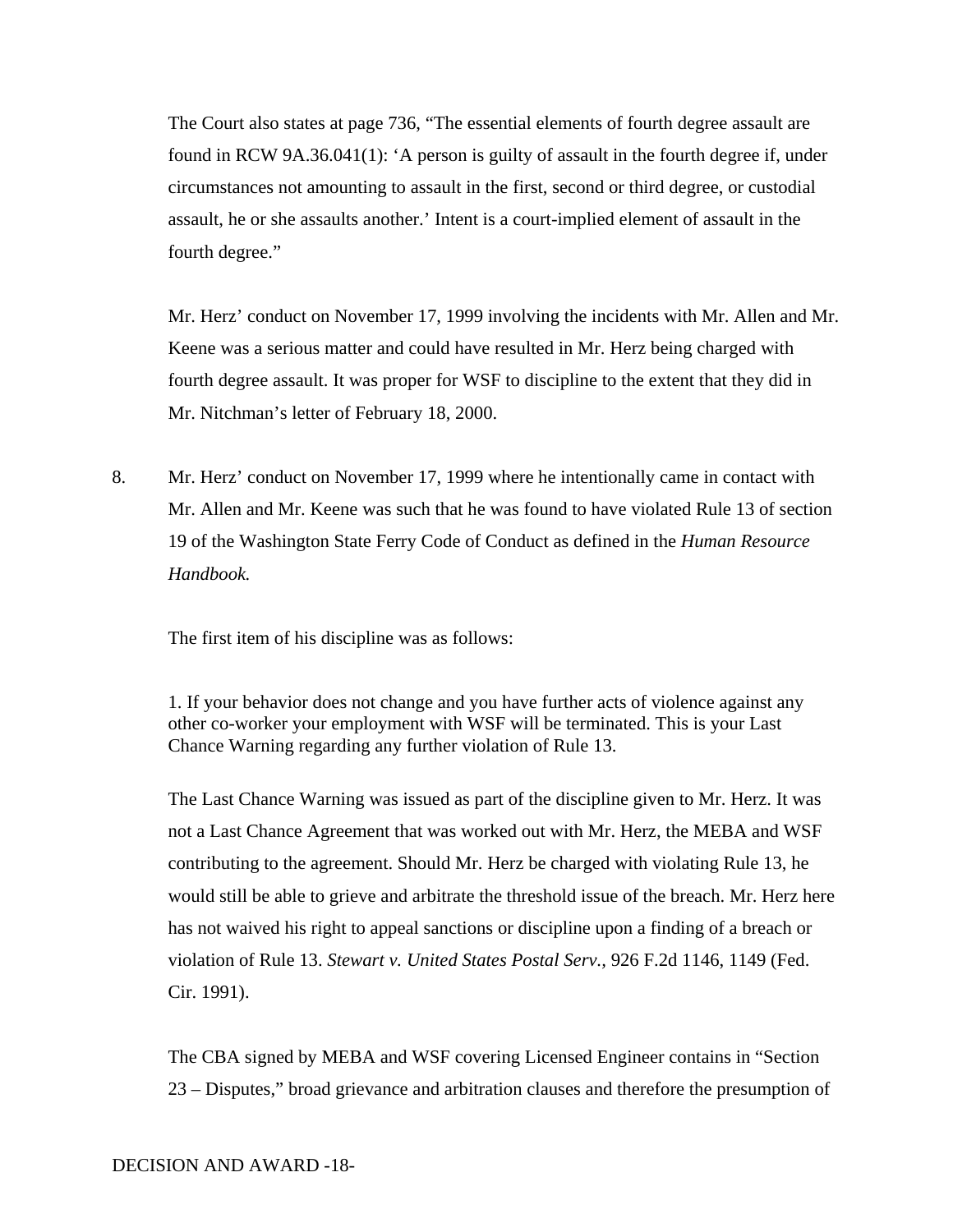arbitrability is applicable concerning the issue of the breach or violation. There is nothing in item 1, the "Last Chance Warning" that in any way attempts to exclude the issue of arbitration. *United Steelworkers v. Lukens Steel Co*., 969 F.2d 1468, 1475. (3d Cir. 1992).

Should Herz be charged with a violation of Rule 13 at some time in the future, he would have the right to grieve and arbitrate the threshold question of whether he had in fact committed violations of Rule 13. In other words, WSF can not tell Mr. Herz, "You violate Rule 13 and you are terminated." Mr. Herz still has the right to have the matter arbitrated.

9. Mr. Herz has completed his seven (7) day suspension, effective Wednesday, February 23 through February 29, 2000. He has also completed the anger management program, a confidential counseling service administered by Jan Paul of WSF's Employee Advisory Service Program (EAS).

Mr. Herz has not been charged to date with any violation of Rule 13 of section 19 of the WSF Code of Conduct, as defined in the *Human Resource Handbook*.

/ / / / / / / / / / / /

/ /